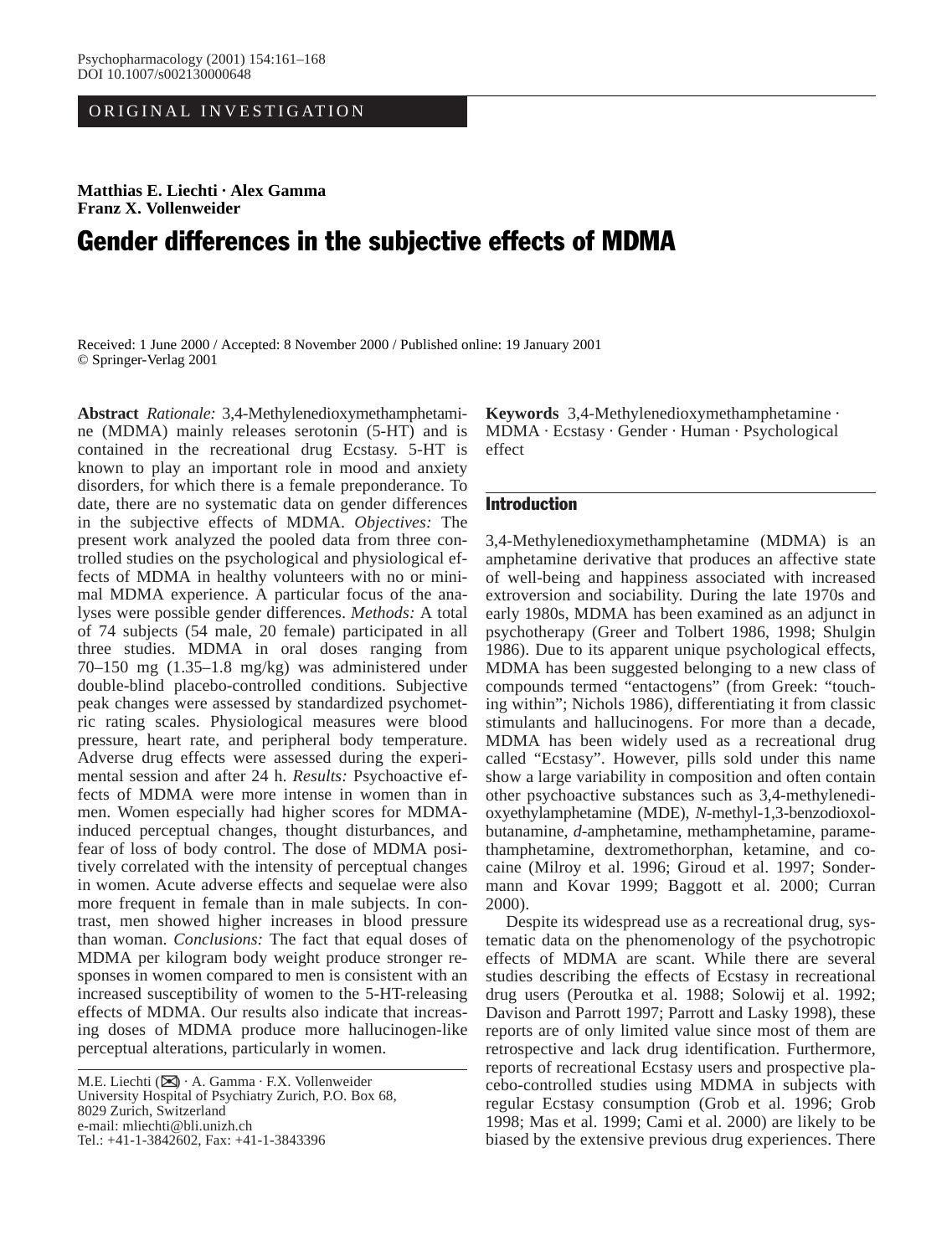are only a few non-placebo-controlled prospective (Greer and Tolbert 1986) or placebo-controlled studies assessing the effects of MDMA (Vollenweider et al. 1998a) or its congener MDE (Gouzoulis et al. 1993; Hermle et al. 1993; Gouzoulis-Mayfrank et al. 1999) in healthy MDMA/MDE-na subjects.

In animals, MDMA mainly releases serotonin (5-HT) via interaction with the 5-HT transporter (Rudnick and Wall 1992) and, to a lesser extent, also dopamine and norepinephrine (Schmidt 1987; Yamamoto and Spanos 1988; Berger et al. 1992). Recent studies in our laboratory indicate that 5-HT activation is also an important mechanism of action of MDMA in humans as most of the psychological and physiological effects of MDMA were greatly reduced after pretreatment with the selective 5-HT reuptake inhibitor citalopram (Liechti and Vollenweider 2000a; Liechti et al. 2000a, 2001). 5-HT is involved in the modulation of a variety of functions, particularly in the regulation of mood, and has been implicated in the pathophysiology of endogenous depression and anxiety disorders, in which there is a female-overmale preponderance. Interestingly, there are also gender differences in markers for serotonergic integrity in Ecstasy users, indicating relatively impaired serotonergic function in women compared to men (McCann et al. 1994). To date there are no investigations into possible gender differences in the acute psychoactive effects of MDMA. The present work summarizes three controlled studies of the acute effects of MDMA in healthy subjects with no or only a single previous MDMA experience. The analysis was focused on the hypothesis that women may show stronger psychological responses to the 5-HT releaser MDMA, consistent with an increased female susceptibility to mood disorders.

# Materials and methods

#### Study description

This analysis summarizes data from three published double-blind, placebo-controlled within-subject studies performed in our laboratory between 1996 and 2000. Study 1 (Vollenweider et al. 1998a, 1999a) was conducted in a calm and comfortable laboratory environment at the University Hospital of Psychiatry. Prepulse inhibition of the acoustic startle reflex and psychological state were measured after placebo or MDMA (mean  $\pm$  SD: 1.7 $\pm$ 0.06 mg/kg, 120±19 mg; range: 1.64–1.8 mg/kg, 90–150 mg) administration in 13 healthy subjects (ten males, three females; age  $29\pm7.5$  years, range 23–49 years). Study 2 (Gamma et al. 2000) was conducted at the Department of Nuclear Medicine of the University Hospital Zurich. Regional cerebral blood flow, as measured by  $[H_2^{15}O]$ positron emission tomography, and psychological state were assessed in 16 subjects (ten males, six females; age 26±2.5 years, range 22–30 years) after placebo or MDMA administration (mean ± SD: 1.7±0.05 mg/kg, 113±15 mg; range: 1.64–1.8 mg/kg, 90–140 mg). Setting and measurements of study 3 were identical to those of study 1, however, three different pretreatments were used in addition to MDMA (mean  $\pm$  SD: 1.5 $\pm$ 0.09 mg/kg, 102±12 mg; range: 1.37–1.77 mg/kg, 70–120 mg) and placebo (Liechti and Vollenweider 2000a, b; Liechti et al. 2000a, b, 2001). For the present analysis only the placebo and MDMA alone conditions were used. Study 3 included 45 subjects (34 males, 11 females; age 27±5.5 years, range 20–41 years). In all studies participants were told not to eat 2 h prior to each session. Subjective experience during the peak drug effect (105 and 120 min after MDMA or placebo intake) was assessed by psychometric ratings. Blood pressure, heart rate, and peripheral body temperature were measured before and throughout the session (0, 60, 90, 120, and 150 min after MDMA or placebo intake). Side effects were assessed by the List of Complaints (LC; Von Zerssen 1976) both during the session and after 24 h. The LC consists of 66 items yielding a global score measuring physical and general discomfort. Since psychometric ratings were identical and rating procedures were standardized across all three studies, data were pooled for the purposes of the present analysis. There were no correlations for age with any dependent measure of the present analysis and no group differences between the three studies.

All three studies were approved by the Ethics Committee of the University Hospital of Psychiatry, Zurich. The use of MDMA, specifically the administration of moderate single doses to MDMA-na healthy subjects under controlled conditions, was authorized by the Swiss Federal Health Office, Department of Pharmacology and Narcotics, Bern. While there is valid concern about the neurotoxicity of high and repeated doses of MDMA in humans (McCann et al. 1998, 2000), available evidence suggests that the doses used in the present studies are very unlikely to produce neurotoxicity or lasting behavioral or functional consequences (Vollenweider et al. 1999b). Also, written and oral comprehensive information on the possible adverse as well as positive effects of MDMA administration, according to the literature and our experience in controlled settings, and descriptions of the aim of the study and of the procedures involved was provided to the subjects, on the basis of which all participants gave their written informed consent.

#### Participants

All 74 subjects (54 male, 20 female; age 27±5.5 years, range 20–49 years) included in the analysis were recruited from the University hospital staff and at the Medical School of Zurich. Most participants were university students or physicians who had a personal scientific interest in the study. All subjects were screened by a semi-structured psychiatric interview, the Freiburg Personality Inventory (FPI; Fahrenberg et al. 1984), and by clinical examination. Exclusion criteria were personal or family history of mood disorders, schizophrenia, or other axis I disorders according to DSM-IV, scores exceeding two standard deviations from the mean values of normative data in the "neuroticism" scale of the FPI, regular present or past alcohol or substance abuse, and somatic illness. All subjects were healthy according to medical history, physical examination, electrocardiogram, and blood analysis. Sixtynine subjects were MDMA-na, while 5 had one or two previous experiences with Ecstasy/MDMA in non-research settings. Furthermore, half of the subjects of study 3 (*n*=22) had received MDMA in combination with a pretreatment prior to the MDMAalone session that was entered into the present analysis. These two MDMA sessions were separated by at least 2 weeks, and there was no difference in the psychological effects of MDMA alone between those subjects receiving MDMA alone first and those receiving MDMA plus pretreatment first. In addition, 13 subjects had once tried an hallucinogen and 39 had used cannabis. In sum, none of the subjects met DSM-IV criteria for substance abuse or dependence, except for 13 subjects with nicotine dependence. No drug screenings were performed during the study.

#### Psychometric ratings

The Adjective Mood rating scale (AM; Janke and Debus 1978) and the Altered State of Consciousness rating scale (OAV; Dittrich et al. 1985; Dittrich 1998) were used to assess the psychological effects of MDMA. The AM questionnaire consists of 14 scales measuring efficiency-activation, self-confidence, heightened mood, apprehension-anxiety, depressiveness, thoughtfulness-contempla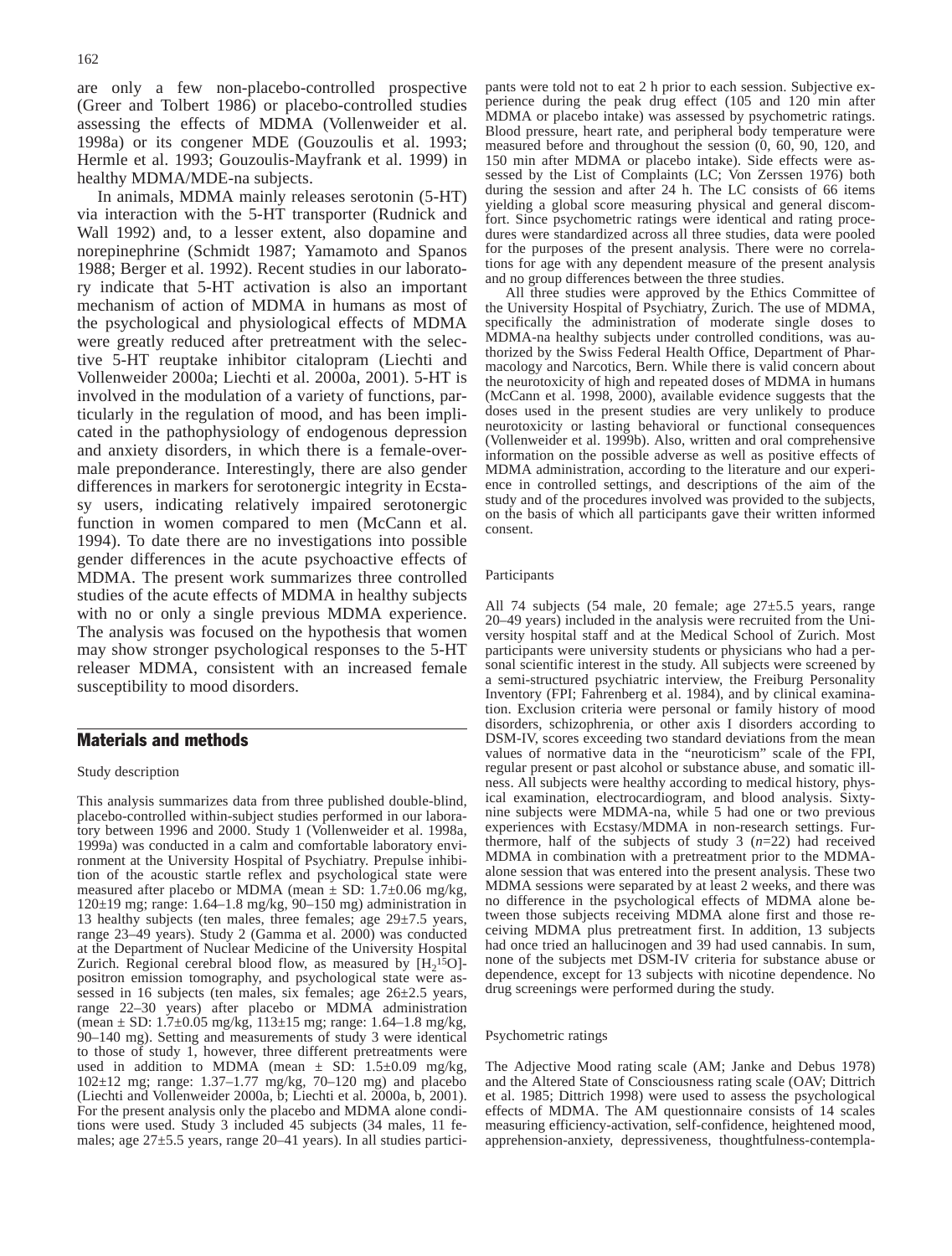tiveness, extroversion, introversion, inactivation, dazed state, tiredness, sensitivity, aggression-anger, and emotional excitation. The OAV rating is a visual analogue scale (66 items) that measures alterations in waking consciousness, including changes in mood, perception, experience of the self and of the environment, as well as thought disorder. The OAV yields three dimensions comprised of several clusters of items:

- 1. "Oceanic boundlessness" (OB) measures derealization and depersonalization associated with positive mood. The corresponding clusters of items are "derealization", "depersonalization", "altered perception of space and time", "positive basic mood", and "mania-like experience".
- 2. "Anxious ego dissolution" (AED) measures ego-disintegration and loss of autonomy and self-control associated with arousal and anxiety. The item clusters are "thought disorder", "fear of loss of thought control", "fear of loss of body control", "anxious derealization", and "delusion".
- 3. "Visionary restructuralization" (VR) includes the item clusters "elementary visual hallucinations", "visual (pseudo-)hallucinations", "synesthesia", "changed meaning of percepts", "facilitated recollection", and "facilitated imagination".

#### Drug and dosing

Pure racemic MDMA was obtained through the Swiss Federal Health Office, Department of Pharmacology and Narcotics, Bern, and prepared as gelatin capsules of 10 and 50 mg. Subjects received a single oral dose of MDMA [mean  $\pm$  SD: 108 $\pm$ 16 mg (1.6±0.12 mg/kg), range: 70–150 mg (1.35–1.8 mg/kg)] which is a typical single dose taken for research or recreational use (Greer and Tolbert 1986; Giroud et al. 1997; Curran 2000).

#### Data analysis

Data were analyzed using Statistica 5.5 for Windows (StatSoft, Tulsa, Okla., USA). Peak scores of all dependent measures were analyzed by 2×2 analyses of variance (ANOVAs) with drug (placebo versus MDMA) as within-subjects factor and gender (male versus female) as between-subject factor. Tukey's *post hoc* tests were performed based on significant main effects or interactions. Spearman's rank order correlations were used to assess the relationship between the dose of MDMA (mg/kg) and psychological or physiological peak effects of MDMA.

## Results

Psychological effects of MDMA

*F* and *P* values for significant main effects and interactions are presented in Table 1. Subjective effects of MDMA began 30–60 min after MDMA administration, peaked at 75–120 min, and lasted for a mean duration of 3.5 h.

## *Altered state of consciousness rating scale*

As shown in Fig. 1, MDMA produced significantly higher increases in all three dimensions of the OAV in female compared to male subjects. In the OB dimension, women showed significantly higher increases in positive basic mood, depersonalization, and altered perception of space and time (Table 1). Item-based analysis for OB revealed that more female than male subjects felt "care-



**Fig. 1** Mean and SE scores of the Altered States of Consciousness rating scale (*OAV*), *n*=74; 54 males, 20 females. Levels of oceanic boundlessness (*OB*), anxious ego-dissolution (*AED*), and visionary restructuralization (*VR*) during the peak drug effect. 3,4-Methylenedioxymethamphetamine (MDMA) increased scores in all scales as indicated by \*\*\* for *P*<0.001 compared to placebo (ANOVA; drug main effect). Women scored significantly higher than men in all dimensions of the OAV. Significant gender differences are indicated by # for *P*<0.05, ## for *P*<0.01, and ### for *P*<0.001 (twoway ANOVA; drug  $\times$  gender interaction). %OAV scores indicate percent of maximal absolute OAV scores for each scale

free", "free of worries and obligations", and experienced "boundless joy" and "comprehensive love". They felt "as if in a wonderful other world" and at the same time "at one with their surroundings". Subjects reported a "dream-like change of the perception of space and time " and that "physical sensations were more pleasurable".

Analysis of the MDMA-induced increases in AED scores revealed that women showed a significantly more pronounced increase in thought disturbances than men, including impaired decision making, accelerated thinking, and losing track of one's thoughts. In addition, female subjects also had significantly more fear of loss of body control than men.

Gender differences were most pronounced in the VR dimension, which indicates that female subjects experienced considerably more perceptual changes than men. More female than male subjects reported that "objects had a new and unfamiliar meaning" and that "minor things carried a particular meaning". Recollection and imagination were facilitated. Subjects "recalled longforgotten things" and reported an "extraordinarily vivid imagination". Elementary hallucinations were reported by both genders, with a higher frequency in female subjects. Subjects reported seeing flashes of light, colors, and simple patterns. Objects appeared smaller, bigger, or slightly distorted and colors were more vivid. While tactile awareness was intensified, the sensation of pain was attenuated. Sounds appeared closer or farther away. Interestingly, women also had significantly increased scores on "visual (pseudo)-hallucinations" while there was no increase in men. In general, there were no complex hallucinations, however, a few subjects reported "seeing scenes with closed eyes". We found highly significant correlations between the dose of MDMA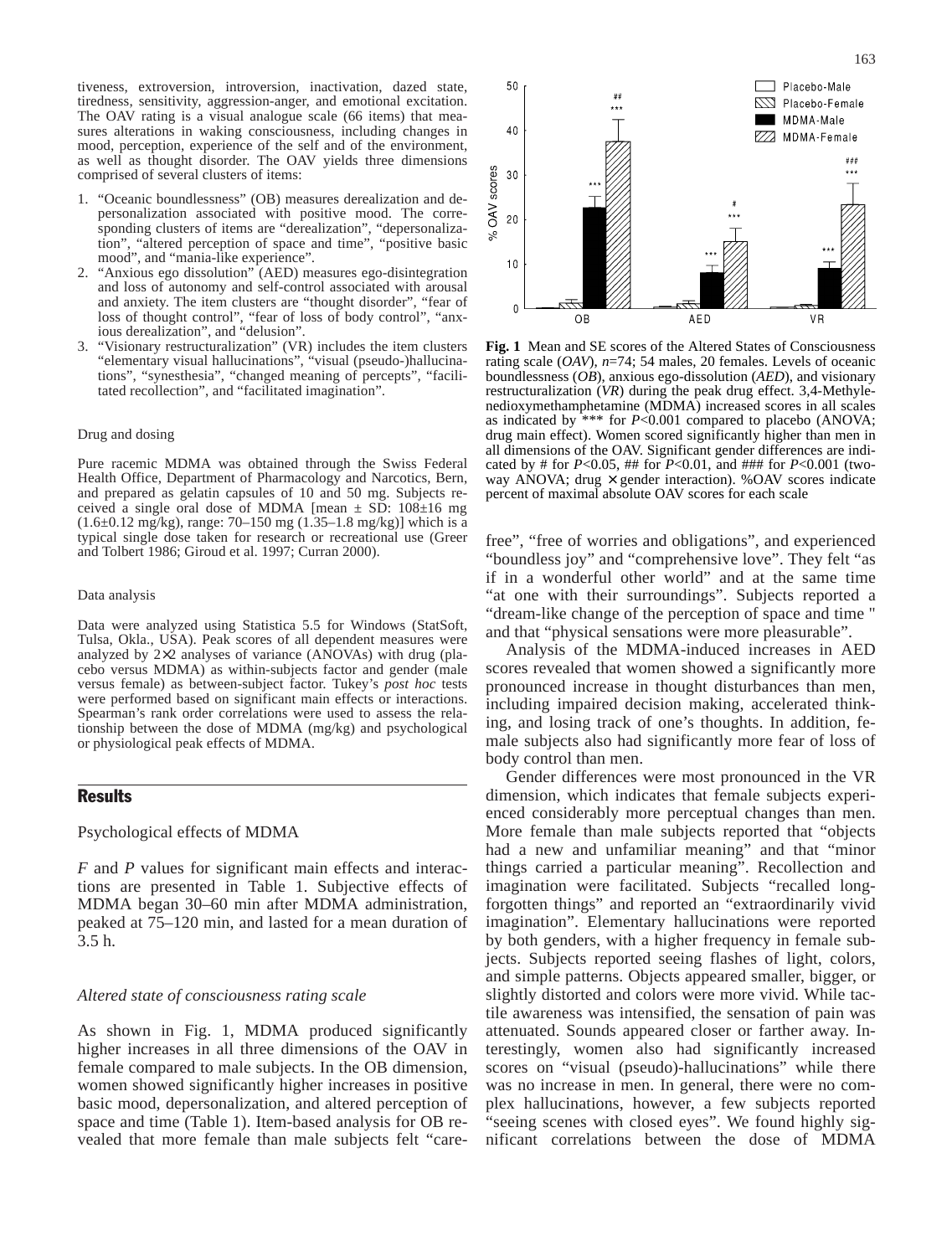**Table 1** *F* and *P* values for main effects and interactions of drug (placebo vs MDMA) and gender, and post hoc results; *n*=74, 54 male and 20 female subjects. *MDMA* 3,4-Methylenedioxymethamphetamine, *OAV* Altered States of Consciousness rating scale, *OB* oceanic boundlessness, *AED* anxious ego-dissolution, *VR* visionary restructuralization

| Psychometric ratings                                                                                                                                                                                                                                                             | <b>MDMA</b>                                                                                                                                                           | Gender                                                                                                                                                                | $MDMA \times gender^a$                                                                                                                                      | Tukey's post hoc tests                                                                                         |                                                                                                                        |
|----------------------------------------------------------------------------------------------------------------------------------------------------------------------------------------------------------------------------------------------------------------------------------|-----------------------------------------------------------------------------------------------------------------------------------------------------------------------|-----------------------------------------------------------------------------------------------------------------------------------------------------------------------|-------------------------------------------------------------------------------------------------------------------------------------------------------------|----------------------------------------------------------------------------------------------------------------|------------------------------------------------------------------------------------------------------------------------|
| OAV scale                                                                                                                                                                                                                                                                        | F(1,72)                                                                                                                                                               | F(1,72)                                                                                                                                                               | F(1,72)                                                                                                                                                     | Maleb                                                                                                          | Femalec                                                                                                                |
| OВ                                                                                                                                                                                                                                                                               | 145.23***                                                                                                                                                             | $9.5**$                                                                                                                                                               | $7.94**$                                                                                                                                                    | ***                                                                                                            | ***                                                                                                                    |
| Derealization                                                                                                                                                                                                                                                                    | 57.56***                                                                                                                                                              | <b>NS</b>                                                                                                                                                             | <b>NS</b>                                                                                                                                                   | ***                                                                                                            | ***                                                                                                                    |
| Depersonalization                                                                                                                                                                                                                                                                | 71.08***                                                                                                                                                              | $7.26**$                                                                                                                                                              | $7.42**$                                                                                                                                                    | ***                                                                                                            | ***                                                                                                                    |
| Altered perception of space and time                                                                                                                                                                                                                                             | 96.31***                                                                                                                                                              | $11.37***$                                                                                                                                                            | $8.54**$                                                                                                                                                    | ***                                                                                                            | ***                                                                                                                    |
| Positive basic mood                                                                                                                                                                                                                                                              | 203.1***                                                                                                                                                              | $11.21***$                                                                                                                                                            | $9.2**$                                                                                                                                                     | ***                                                                                                            | ***                                                                                                                    |
| Mania-like experience                                                                                                                                                                                                                                                            | 66.15***                                                                                                                                                              | <b>NS</b>                                                                                                                                                             | <b>NS</b>                                                                                                                                                   | ***                                                                                                            | ***                                                                                                                    |
| <b>AED</b>                                                                                                                                                                                                                                                                       | 52.37***                                                                                                                                                              | $5.22*$                                                                                                                                                               | $4.22*$                                                                                                                                                     | ***                                                                                                            | ***                                                                                                                    |
| Anxious derealization                                                                                                                                                                                                                                                            | 8.97***                                                                                                                                                               | <b>NS</b>                                                                                                                                                             | <b>NS</b>                                                                                                                                                   | <b>NS</b>                                                                                                      | <b>NS</b>                                                                                                              |
| Thought disorder                                                                                                                                                                                                                                                                 | 65.79***                                                                                                                                                              | $10.09**$                                                                                                                                                             | 9.9**                                                                                                                                                       | ***                                                                                                            | ***                                                                                                                    |
| Delusion                                                                                                                                                                                                                                                                         | <b>NS</b>                                                                                                                                                             | <b>NS</b>                                                                                                                                                             | <b>NS</b>                                                                                                                                                   | <b>NS</b>                                                                                                      | <b>NS</b>                                                                                                              |
| Fear of loss of thought control                                                                                                                                                                                                                                                  | $19.62***$                                                                                                                                                            | <b>NS</b>                                                                                                                                                             | NS                                                                                                                                                          | **                                                                                                             | **                                                                                                                     |
| Fear of loss of body control                                                                                                                                                                                                                                                     | 28.47***                                                                                                                                                              | $9.45**$                                                                                                                                                              | 4.89*                                                                                                                                                       | ∗                                                                                                              | ***                                                                                                                    |
| <b>VR</b>                                                                                                                                                                                                                                                                        | 76.74***                                                                                                                                                              | $15.17***$                                                                                                                                                            | $15.04***$                                                                                                                                                  | ***                                                                                                            | ***                                                                                                                    |
| Elementary visual hallucinations                                                                                                                                                                                                                                                 | 43.09***                                                                                                                                                              | $11.3***$                                                                                                                                                             | $11.04***$                                                                                                                                                  | **                                                                                                             | ***                                                                                                                    |
| Visual (pseudo-)hallucinations                                                                                                                                                                                                                                                   | $22.7***$                                                                                                                                                             | 9.49**                                                                                                                                                                | $8.96**$                                                                                                                                                    | <b>NS</b>                                                                                                      | ***                                                                                                                    |
| Synesthesia                                                                                                                                                                                                                                                                      | 26.38***                                                                                                                                                              | $7.55**$                                                                                                                                                              | $7.26**$                                                                                                                                                    | <b>NS</b>                                                                                                      | ***                                                                                                                    |
| Changed meaning of percepts                                                                                                                                                                                                                                                      | 88.03***                                                                                                                                                              | $8.31**$                                                                                                                                                              | $10.3**$                                                                                                                                                    | ***                                                                                                            | ***                                                                                                                    |
| Facilitated recollection                                                                                                                                                                                                                                                         | 23.96***                                                                                                                                                              | <b>NS</b>                                                                                                                                                             | NS                                                                                                                                                          | **                                                                                                             | **                                                                                                                     |
| Facilitated imagination                                                                                                                                                                                                                                                          | $33.21***$                                                                                                                                                            | <b>NS</b>                                                                                                                                                             | <b>NS</b>                                                                                                                                                   | ***                                                                                                            | ***                                                                                                                    |
| Adjective mood scale<br>Efficiency-activation<br>Self-confidence<br>Heightened mood<br>Apprehension-anxiety<br>Depressiveness<br>Thoughtfulness-contemplativeness<br>Extroversion<br>Introversion<br>Inactivation<br>Dazed state<br>Tiredness<br>Sensitivity<br>Aggression-anger | F(1,71)<br><b>NS</b><br>35.81***<br>44.45***<br>18.98***<br>$10.3**$<br>54.49***<br>42.33***<br>$8.51**$<br>$7.49**$<br>39.19***<br>7.93**<br>$17.32***$<br><b>NS</b> | F(1,71)<br>NS<br><b>NS</b><br><b>NS</b><br>$16.46***$<br>$5.12*$<br>$4.35*$<br><b>NS</b><br><b>NS</b><br><b>NS</b><br><b>NS</b><br><b>NS</b><br>$9.36**$<br><b>NS</b> | F(1,71)<br>NS<br><b>NS</b><br><b>NS</b><br><b>NS</b><br>NS<br><b>NS</b><br><b>NS</b><br><b>NS</b><br><b>NS</b><br><b>NS</b><br><b>NS</b><br>NS<br><b>NS</b> | $\dagger$<br>***<br>***<br><b>NS</b><br>NS<br>***<br>***<br>∗<br>NS<br>***<br><b>NS</b><br>$\ast$<br><b>NS</b> | <b>NS</b><br>$***$<br>**<br>***<br>**<br>***<br>***<br><b>NS</b><br><b>NS</b><br>**<br><b>NS</b><br>$***$<br><b>NS</b> |
| Emotional excitation<br>Physiological measures<br>Systolic blood pressure<br>Diastolic blood pressure<br>Heart rate<br>Body temperature $[F(1,56)]$<br>List of complaints (global score)<br>Acute side effects<br>Sequelae after 24 h                                            | 39.63***<br>F(1,72)<br>148.1***<br>81.02***<br>22.48***<br>22.24***<br>F(1,72)<br>131.79***<br>46.14***                                                               | <b>NS</b><br>F(1,72)<br>$8.46**$<br>8.79**<br>$4.8*$<br><b>NS</b><br>F(1,72)<br>$7.06**$<br>5.94*                                                                     | <b>NS</b><br>F(1,72)<br>$4.49*$<br><b>NS</b><br><b>NS</b><br><b>NS</b><br>F(1,72)<br>4.89*<br>$3.59*$                                                       | ***<br>***<br>***<br>***<br>***<br>***<br>***                                                                  | **<br>***<br>***<br><b>NS</b><br><b>NS</b><br>***<br>***                                                               |

\**P*<0.05

\*\**P*<0.01

\*\*\**P*<0.001

†Significant main effect of drug for men alone (*P*<0.01)

(mg/kg) and VR scores after MDMA administration in all subjects  $(r=0.36; n=74, P<0.001)$ , in female subjects (*r*=0.68; *n*=20, *P*<0.001), but not in male subjects  $(r=0.23; n=54, P=0.09)$ . There were no significant correlations between dose of MDMA and OB or AED scores. Thus, higher doses of MDMA in the range of 1.35–1.8 mg/kg (70–150 mg) produced more hallucinogen-like perceptual changes particularly in women. In contrast, increasing doses of MDMA did not produce increases in OB and AED.

There were no gender differences in the OAV in the placebo condition.

a Gender difference during MDMA

b Difference between placebo and MDMA for male subjects

c Difference between placebo and MDMA for female subjects

### *Adjective mood rating scale*

Figure 2 shows peak scores of all scales of the AM. *F* and *P* values are presented in Table 1. MDMA mainly elicited an increase in heightened mood, self-confidence, and extroversion in both genders. Item-based analysis revealed that subjects were mainly happier, more relaxed, carefree, open, sociable and talkative. There was also a significant increase in thoughtfulness-contemplativeness, with subjects being in a state of dreaminess and lost in thought. MDMA-induced increases in emotional excitation were due to increased restlessness, with a third of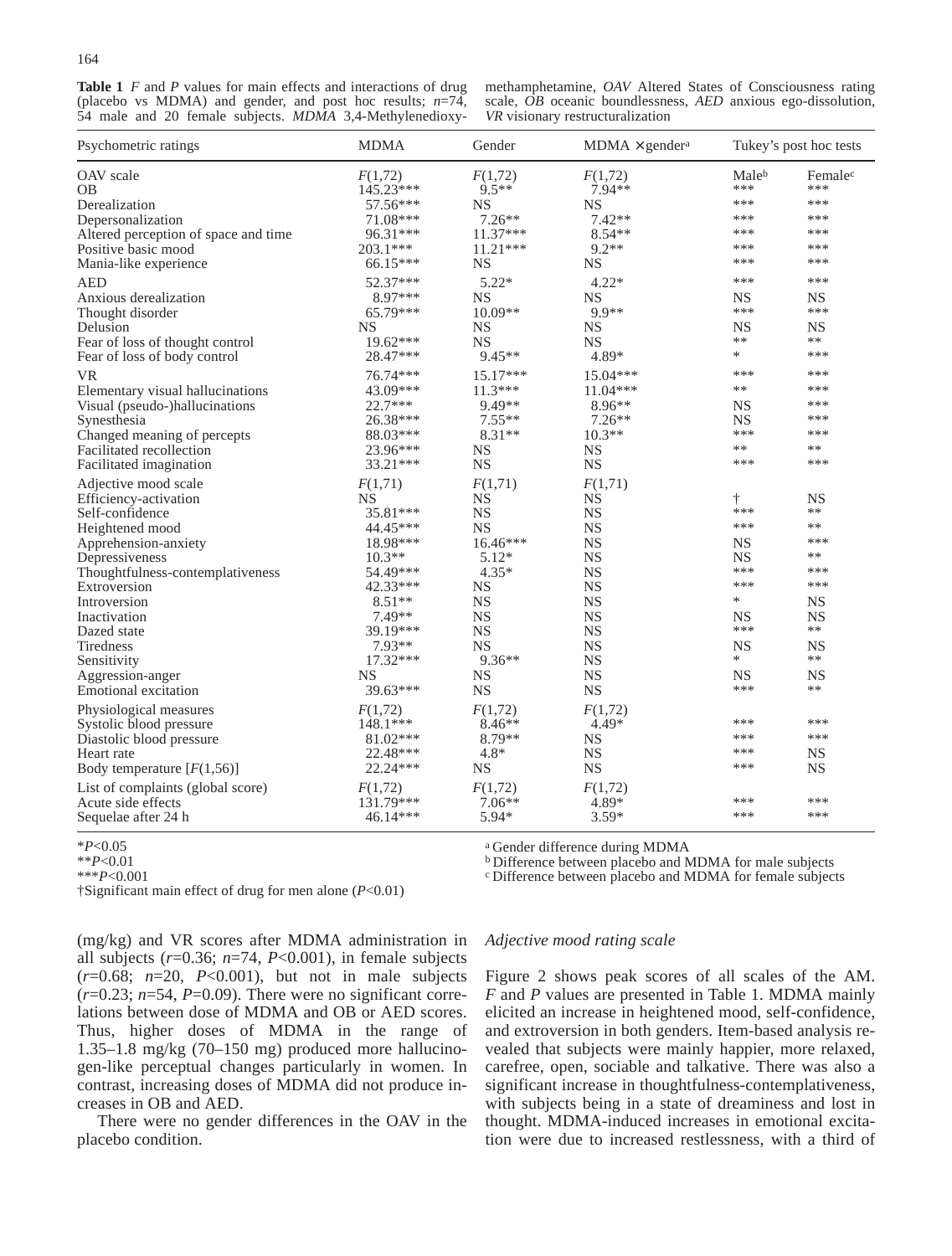|                                  |        | n  | Placebo         |                |                 | <b>MDMA</b>        |  |
|----------------------------------|--------|----|-----------------|----------------|-----------------|--------------------|--|
|                                  |        |    | <b>Baseline</b> | Peak           | <b>Baseline</b> | Peak               |  |
| Systolic blood pressure (mm Hg)  | Male   | 54 | $125+12$        | $124 + 13$     | $123+12$        | $157 \pm 21$ *, ** |  |
|                                  | Female | 20 | $114\pm8$       | $112 \pm 10$   | $116 \pm 12$    | $138 \pm 14$ *, ** |  |
| Diastolic blood pressure (mm Hg) | Male   | 54 | $78 + 11$       | $80+12$        | $77+11$         | $95+14*$           |  |
|                                  | Female | 20 | $75 + 8$        | $75 \pm 10$    | $76 \pm 10$     | $86 \pm 11*$       |  |
| Heart rate (beats/min)           | Male   | 34 | $64+10$         | $60+8$         | $64+11$         | $73+14*$           |  |
|                                  | Female | 11 | $67+11$         | $70+9$         | $70+14$         | $83 \pm 15$        |  |
| Body temperature $(^{\circ}C)$   | Male   | 44 | $36.6 \pm 0.3$  | $36.5 \pm 0.3$ | $36.6 \pm 0.4$  | $36.9 \pm 0.4*$    |  |
|                                  | Female | 14 | $36.7 \pm 0.3$  | $36.8 \pm 0.4$ | $36.7 \pm 0.4$  | $37 \pm 0.4$       |  |

\**P*<0.001, post hoc test for MDMA versus placebo based on significant drug main effect

\*\* $P$ <0.05, significant drug  $\times$  gender interaction



**Fig. 2a, b** Mean and SE scores of the Adjective Mood rating scale (*AM*), *n*=72; 52 males, 20 females. *EFF* Efficiency-activation, *SLF* self-confidence, *HMO* heightened mood, *ANX* apprehensionanxiety, *DEP* depressiveness, *THO* thoughtfulness-contemplativeness, *EXT* extroversion, *INT* introversion, *INA* inactivation, *DZT* dazed state, *TRD* tiredness, *SNS* sensitivity, *AGG* aggressionanger, *EXC* emotional excitability. Significant changes induced by MDMA compared to placebo are indicated by \* for *P*<0.05, \*\* for *P*<0.01, \*\*\* for *P*<0.001 (ANOVA; drug main effect). MDMA produced anxiety and depressiveness in females but not in males, as indicated by # for  $P<0.05$  and ## for  $P<0.01$  (two-way ANOVA; drug  $\times$  gender interaction).  $\dagger$  for *P*<0.05 indicates gender differences under placebo condition (main effect of gender). %AM scores indicate percent of maximal absolute AM scores for each scale

the subjects feeling fidgety. While tiredness was reduced there was an increase in dazed state that was due to half of the subjects feeling intoxicated. In contrast to women, men were slightly activated by MDMA and reported being more active and energetic (significant main effect of drug for men alone [*F*(1,40)=7.1; *P*=0.01]. Interestingly, only women had increased scores for anxiety and depression. Item-based analysis showed that these changes were mainly attributable to feelings of helplessness, defenselessness, and an increased need for protection. Dysphoric reactions associated with anxiety were observed at drug onset in a few subjects. These uncomfortable, dysphoric states of mood were transient and passed with subjects becoming acquainted with the drug effect and being reassured by the investigator. We found a significant correlation between the dose of MDMA (range 1.35–1.85 mg/kg) and MDMA-induced anxiety scores in women (*r*=0.5; *n*=20, *P*<0.03) but not in men.

There were no gender differences in the placebo condition in any rating except for sensitivity and thoughtfulness which were both higher in women.

## Physiological effects of MDMA

Effects of MDMA on blood pressure, heart rate, and body temperature are summarized in Table 2. *F* and *P* values are presented in Table 1. MDMA significantly increased both diastolic and systolic blood pressure in both genders. There was a significant drug  $\times$  gender interaction for systolic blood pressure, indicating that the MDMA-induced increase in blood pressure was more pronounced in men. In male subjects the peak difference between MDMA and placebo was 33 mmHg for systolic blood pressure and 15 mmHg for diastolic blood pressure. In female subjects the peak difference between MDMA and placebo was 26 mmHg for systolic blood pressure and 11 mmHg for diastolic blood pressure. In sum, 24 of 74 subjects had systolic blood pressure values of more than 160 mmHg, 7 reached values above 180 mmHg, and one 49-year-old man (baseline blood pressure: 140/95) had a hypertensive reaction (240/145 mmHg) without other signs of hypertensive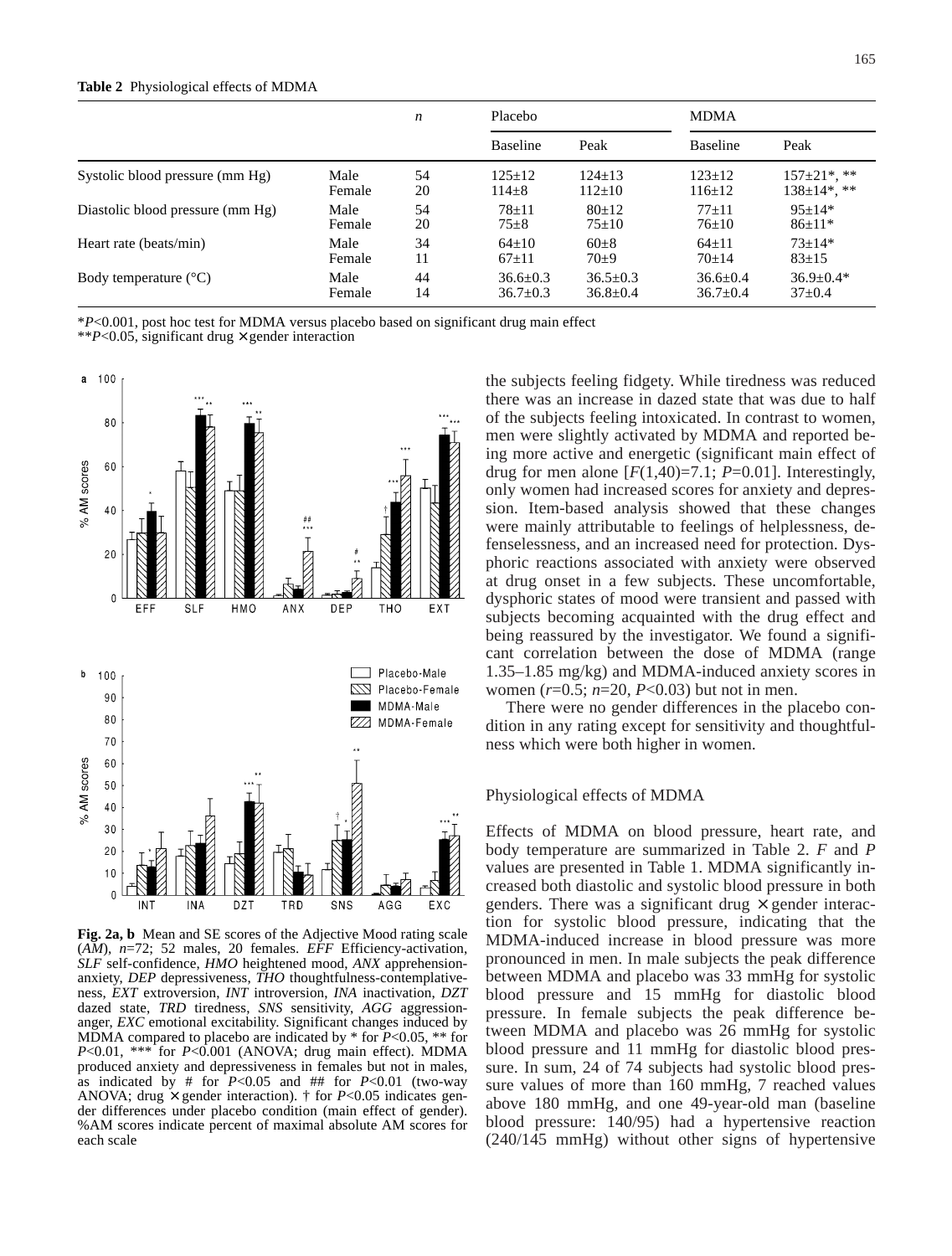**Table 3** Acute and short-term adverse effects of MDMA. Numbers indicate percentage of all subjects under MDMA reporting a specific complaint. Numbers in *parentheses* indicate percentage of all subjects under placebo reporting a specific complaint

|                                                                                                                                                                                                                                                                                                                                                                                                                                                                                           |                                                                                                                                                                                                                                                                       | Acute adverse effects of MDMA<br>(placebo)                                                                                                                                                                                                                                                      |                                                                                                                                                                                                                                                                                  |                                                                                                                                                                                                                                                           | Sequelae 24 h after MDMA<br>(placebo)                                                                                                                                                                                                                               |                                                                                                                                                                                                                                                         |  |
|-------------------------------------------------------------------------------------------------------------------------------------------------------------------------------------------------------------------------------------------------------------------------------------------------------------------------------------------------------------------------------------------------------------------------------------------------------------------------------------------|-----------------------------------------------------------------------------------------------------------------------------------------------------------------------------------------------------------------------------------------------------------------------|-------------------------------------------------------------------------------------------------------------------------------------------------------------------------------------------------------------------------------------------------------------------------------------------------|----------------------------------------------------------------------------------------------------------------------------------------------------------------------------------------------------------------------------------------------------------------------------------|-----------------------------------------------------------------------------------------------------------------------------------------------------------------------------------------------------------------------------------------------------------|---------------------------------------------------------------------------------------------------------------------------------------------------------------------------------------------------------------------------------------------------------------------|---------------------------------------------------------------------------------------------------------------------------------------------------------------------------------------------------------------------------------------------------------|--|
|                                                                                                                                                                                                                                                                                                                                                                                                                                                                                           | All<br>$n = 74$                                                                                                                                                                                                                                                       | Female<br>$n=20$                                                                                                                                                                                                                                                                                | Male<br>$n = 54$                                                                                                                                                                                                                                                                 | All<br>$n = 74$                                                                                                                                                                                                                                           | Female<br>$n=20$                                                                                                                                                                                                                                                    | Male<br>$n = 54$                                                                                                                                                                                                                                        |  |
| Difficulty concentrating<br>Jaw clenching<br>Lack of appetite<br>Dry mouth/thirst<br>Impaired balance<br>Restless legs<br>Sensitivity to cold<br>Dizziness<br>Palpitations<br>Restlessness<br>Being cold<br>Sweating/sweaty palms<br>Forgetfulness<br>Heavy legs<br>Fatigue<br>Weakness<br>Hot flushes<br>Tremor<br>Paresthesia<br>Inner tension<br>Brooding<br>Nausea<br>Lack of energy<br>Exhaustibility<br>Frequent urge to urinate<br>Headache<br>Insomnia<br>Anxiety<br>Irritability | 59 (15)<br>58 (0)<br>54(4)<br>53 $(3)$<br>49(0)<br>41 $(1)$<br>41 (11)<br>38(1)<br>35(1)<br>34(1)<br>34(7)<br>31(0)<br>28(1)<br>27(1)<br>26 (47)<br>26(1)<br>24(3)<br>23(0)<br>22(9)<br>20(5)<br>16(3)<br>15(3)<br>15(8)<br>15(4)<br>14(5)<br>12(12)<br>11(1)<br>8(1) | 75 (15)<br>65(0)<br>75(5)<br>65(5)<br>50(0)<br>40(0)<br>50 (15)<br>40(0)<br>50(0)<br>35(0)<br>45(15)<br>20(0)<br>40(5)<br>50(0)<br>35(45)<br>35(5)<br>40(5)<br>25(0)<br>25(15)<br>15(5)<br>20(0)<br>10(5)<br>25(10)<br>15(10)<br>10(10)<br>15(20)<br>$\overline{\phantom{0}}$<br>15(5)<br>15(5) | 54 (15)<br>56(0)<br>46(4)<br>48 (2)<br>48(0)<br>41 (2)<br>37(9)<br>37(2)<br>30(2)<br>33(2)<br>30(4)<br>35(0)<br>24(0)<br>19(2)<br>22(48)<br>22(0)<br>19(2)<br>22(0)<br>20(7)<br>22(6)<br>15(4)<br>17(2)<br>11(7)<br>15(2)<br>15(4)<br>11(9)<br>$\qquad \qquad -$<br>9(0)<br>6(0) | 28(8)<br>20(0)<br>39(3)<br>34(4)<br>7(0)<br>11(1)<br>12(3)<br>7(0)<br>7(0)<br>12(1)<br>9(3)<br>12(0)<br>11(1)<br>12(0)<br>41(26)<br>24(1)<br>15(1)<br>8 (0)<br>1(8)<br>8(5)<br>18(1)<br>1(0)<br>24(4)<br>19(1)<br>15(5)<br>27(7)<br>24(0)<br>1(1)<br>5(0) | 30(10)<br>25(0)<br>50(0)<br>60(10)<br>5(0)<br>5(0)<br>10(10)<br>10(0)<br>15(0)<br>15(5)<br>20(10)<br>5(0)<br>10(0)<br>20(0)<br>55(25)<br>35(5)<br>20(5)<br>10(0)<br>5(10)<br>10(5)<br>20(0)<br>0(0)<br>40(5)<br>30(0)<br>15(10)<br>35(10)<br>30(0)<br>5(0)<br>15(0) | 28(7)<br>19(0)<br>35(4)<br>24(2)<br>7(0)<br>13(2)<br>13(0)<br>6(0)<br>4(0)<br>11(0)<br>6(0)<br>15(0)<br>11(2)<br>9(0)<br>35(26)<br>20(0)<br>13(0)<br>7(0)<br>0(7)<br>7(6)<br>17(2)<br>2(0)<br>19(4)<br>15(2)<br>15(4)<br>24(6)<br>22(0)<br>0(2)<br>2(0) |  |
| Increased appetite<br>Muscle aches<br>Bad dreams                                                                                                                                                                                                                                                                                                                                                                                                                                          | 4(7)<br>1(3)                                                                                                                                                                                                                                                          | 0(5)<br>5(5)                                                                                                                                                                                                                                                                                    | 6(7)<br>0(2)                                                                                                                                                                                                                                                                     | 1(3)<br>3(3)<br>7(3)                                                                                                                                                                                                                                      | 0(0)<br>5(0)<br>15(5)                                                                                                                                                                                                                                               | 2(4)<br>2(4)<br>4(2)                                                                                                                                                                                                                                    |  |

crisis. MDMA increased heart rate in both genders by 13 beats/min compared to placebo, however, this was only significant in men. Similarly, peripheral body temperature was increased significantly by 0.4°C compared to placebo in male subjects while MDMA-induced increases in body temperature did not reach statistical significance in female subjects. All body temperatures remained below 38°C. There were no correlations between the dose per kilogram body weight and blood pressure or body temperature values.

MDMA produced a series of acute adverse effects as shown in Table 3. Adverse effects were more frequently reported by women compared to men and mainly included jaw clenching or increased tension in maxillary muscles, dry mouth, and lack or loss of appetite. Sweating and nausea were more frequent in men. At the onset of the MDMA effect some subjects reported nausea, hot flushes, paresthesia, and dizziness. Tremor and increased restlessness were observed in about one-third of the subjects. Side effects were generally considered mild and were similar to those reported in previous controlled studies (Vollenweider et al. 1998a) or by Ecstasy users (Peroutka et al. 1988; Solowij et al. 1992). There were no complications requiring medical intervention.

Short-term sequelae registered 24 h after MDMA administration are summarized in Table 3. Some acute effects of MDMA lasted up to the next day such as lack of appetite, dry mouth, and increased jaw muscle tension. Newly occurring after effects were fatigue, muscle ache, and headache in about half of the subjects. Up to onethird of the subjects reported slightly depressed mood including emotional irritability, lack of energy, brooding and bad dreams. These sequelae lasted up to 3 days in a few subjects. Women reported significantly more of these adverse after effects than men.

There were no significant or relevant differences in the outcome measures between student and non-student subjects, or between MDMA-na subjects and those who reported prior use of MDMA. No acute or subacute complications occurred during or after the experimental sessions, and after completing the study none of the participants expressed any interest in taking MDMA as a recreational drug (Liechti and Vollenweider 2000a, b).

# **Discussion**

The present work analyzed psychological and physiological effects of MDMA in controlled settings in healthy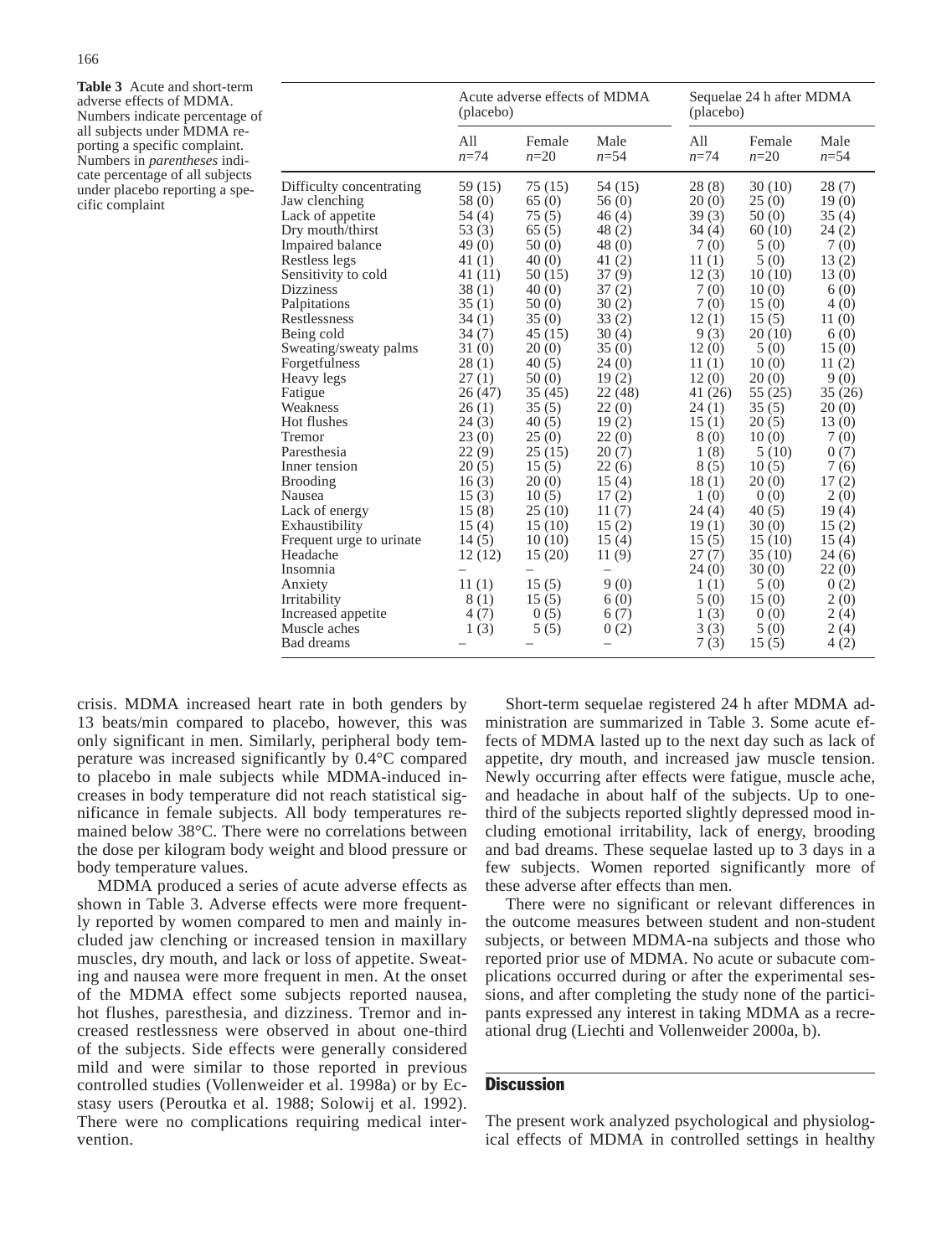male and female subjects. Generally, subjective effects of MDMA were more intense in women than in men. Women especially had higher scores for MDMA-induced perceptual changes, anxiety, and adverse effects. Thus, it appears that women have a more hallucinogen-like experience associated with appreciable anxiety during MDMA. Men, in contrast, were slightly activated by MDMA, which was not the case in women, and also had significantly higher increases in systolic blood pressure than women. The finding that women experienced stronger psychological and adverse MDMA effects than men has not yet been reported and might indicate increased sensitivity in female subjects to the effects of MDMA. On the other hand, it could be argued that women have equally strong MDMA experiences to men but simply report higher scores in self-ratings. This view, however, is not consistent with the investigators' observations during the experimental sessions. Furthermore,

placebo scores in women were not different from those of men in most scales, but clearly increased during MDMA. Finally, activation scores showed an opposite effect, with men scoring higher than women after MDMA.

Gender differences in markers for serotonergic activity have previously been reported in Ecstasy users, suggesting relatively impaired serotonergic function in women compared to men (McCann et al. 1994). Specifically, reductions in the concentrations of the monoamine metabolite 5-hydroxyindoleacetic acid in cerebrospinal fluid were greater in women than men (46% versus 20%) within the Ecstasy group. This finding together with the present observation raises the question whether women might be more susceptible to any MDMA-induced depletion of 5-HT. In the study of McCann and colleagues, however, reported absolute doses of MDMA were similar in both genders while women weighed less, resulting in relatively higher doses per kilogram body weight in women. Therefore, the greater reduction in serotonergic markers in women reported by McCann et al. could be dose related. In contrast, our study examined equal doses of MDMA per kilogram body weight in male and female subjects and considerably higher absolute doses in men compared to women. Yet, women experienced both stronger acute and subacute MDMA effects than men, suggesting pharmacodynamic gender differences. A weakness of the present work, however, is that blood levels of MDMA were not assessed. Therefore, we cannot exclude that women had higher blood levels compared to men due to pharmacokinetic gender differences. However, one would not expect greater blood pressure responses in men compared to women if plasma levels were lower in men. The possibility that the present gender differences in the acute response to MDMA may indicate a generally increased sensitivity of women to serotonergic alterations and, subsequently, a higher female susceptibility to mood disorders should be further investigated.

In the present study, the slight hallucinogen-like effects were positively correlated with the dose of MDMA per kilogram body weight in woman. Except for anxiety there were no other significant correlations between the dose of MDMA per kilogram and psychological effects of MDMA. The present finding indicates that hallucinogen-like effects of MDMA might be increasingly prominent at doses higher than 1.4 mg/kg, especially in women, and is consistent with Ecstasy users reporting hallucinogenic effects of MDMA at higher doses (Solowij et al. 1992). Similarly, anxiety might increase with higher doses, while positive effects of MDMA do not appear to correlate with dose, at least for the dose range used in the present studies. We have recently shown that perceptual effects of MDMA were significantly reduced after pretreatment with the  $5-HT<sub>2</sub>$  antagonist ketanserin in healthy subjects (Liechti et al. 2000b). This result suggests a contributing role for  $5-HT<sub>2</sub>$  receptors in the mediation of MDMA-induced perceptual changes. Since MDMA, besides its 5-HT-releasing properties, has moderate direct affinity for  $5-HT<sub>2</sub>$  receptors (Battaglia et al. 1988) and hallucinogens are thought to act as  $5-HT_{2A}$  agonists (Glennon et al. 1984; Sanders-Bush et al. 1988; Vollenweider et al. 1998b), the slight hallucinogen-like effects of MDMA, especially at higher doses, might be related to its direct action at  $5-HT_{2A}$ sites.

In conclusion, equal doses of MDMA per kilogram body weight produced stronger subjective effects in women compared to men, consistent with an increased susceptibility of women to the 5-HT-releasing effects of MDMA. With increasing doses, MDMA produced more hallucinogen-like perceptual alterations, especially in women.

**Acknowledgements** This study was supported by the Heffter Research Institute, Santa Fe, N.M., USA.

## **References**

- Baggott M, Heifets B, Jones RT, Mendelson J (2000) Chemical analysis of ecstasy pills. JAMA 284:2190
- Battaglia G, Brooks BP, Kulsakdinum C, De Souza EB (1988) Pharmacologic profile of MDMA (3,4-methyldenedioxymethamphetamine) at various brain recognition sites. Eur J Pharmacol 149:159–163
- Berger UV, Gu XF, Azmitia EC (1992) The substituted amphetamines 3,4-methylenedioxymethamphetamine, methamphetamine, *p*-chloroamphetamine and fenfluramine induce 5-hydroxytryptamine release via a common mechanism blocked by fluoxetine and cocaine. Eur J Pharmacol 215:153– 160
- Cami J, Farre M, Mas M, Roset PN, Poudevida S, Mas A, San L, Torre R de la (2000) Human pharmacology of 3,4-methylenedioxymethamphetamine ('Ecstasy'): psychomotor performance and subjective effects. J Clin Psychopharmacol 20: 455–466
- Curran HV (2000) Is MDMA ('Ecstasy') neurotoxic in humans? An overview of evidence and of methodological problems in research. Neuropsychobiology 42:34–41
- Davison D, Parrott C (1997) Ecstasy (MDMA) in recreational users: self-reported psychological and physiological effects. Hum Psychopharmacol 12:221–226
- Dittrich A (1998) The standardized psychometric assessment of altered states of consciousness (ASCs) in humans. Pharmacopsychiatry 31:80–84